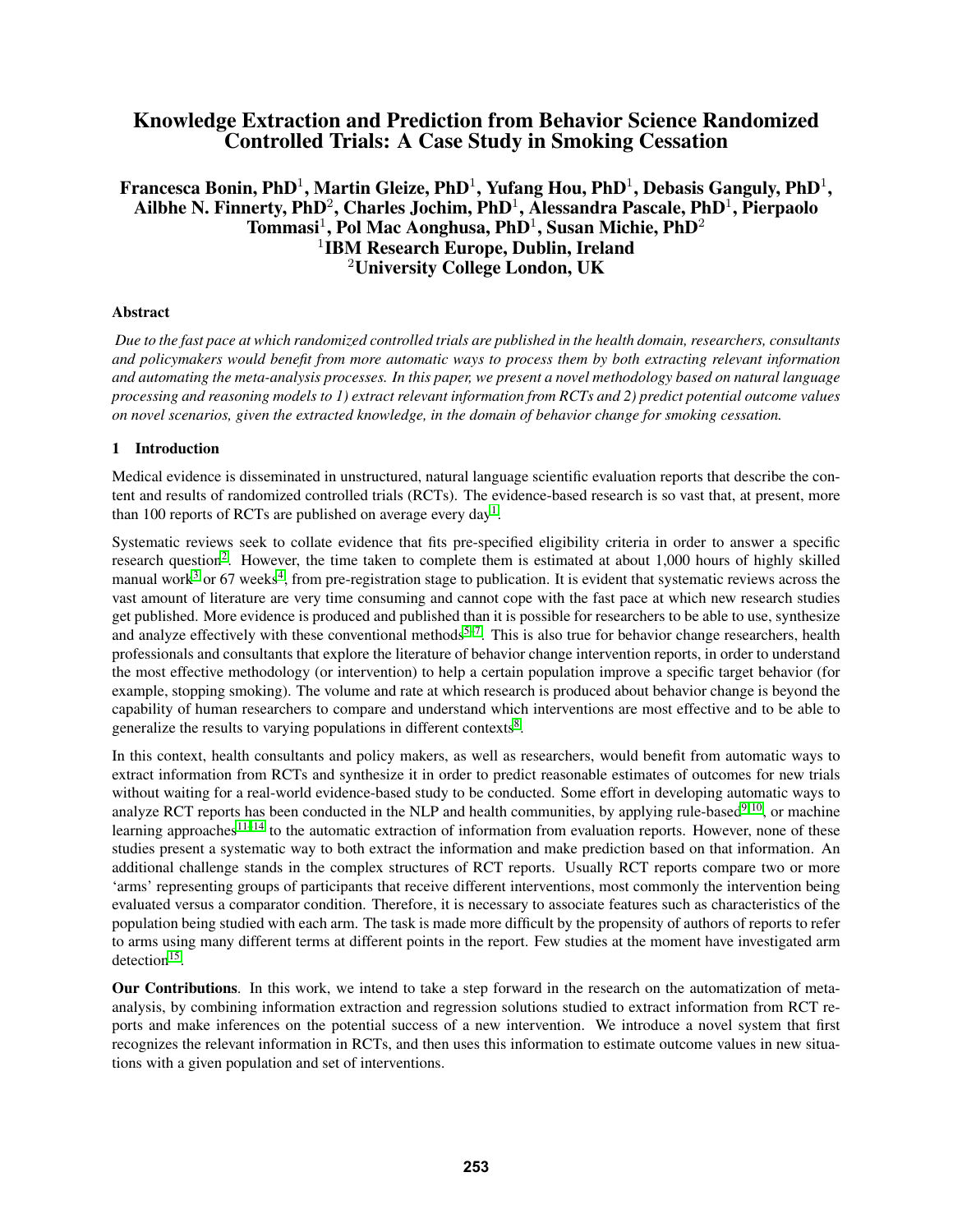#### 2 Related Work

Conducting systematic reviews of published literature is a common method by which literature, including RCTs among other types of scientific studies, can be synthesized and analyzed effectively to answer specific research questions<sup>[16](#page-8-12)</sup>. An ongoing challenge in conducting systematic reviews is the time taken to complete them and it has become clear that the current method of conducting systematic reviews is not sustainable given the amount of time and effort required by researchers to manually conduct each review. There are a number of ways in which researchers are coming together in an attempt to develop more efficient approaches to analyzing evidence at a rate which would reduce the waste which is increasingly being recognized<sup>[5,](#page-8-4)7</sup>, like rapid systematic reviews<sup>[17](#page-8-13)</sup> or living systematic reviews<sup>[6](#page-8-14)</sup>. As well as altering existing traditional methods to conducting systematic reviews in an attempt to speed up the systematic review process, technology is being used where possible to automate the process and reduce the manual work required by the rese[a](#page-1-0)rchers. A list of current tools available is the SR Toolbox<sup>a</sup>, a publicly available online catalog of software tools to aid the production of systematic reviews. A review of such tools has produced a practical guide of how and when to use them $^{18}$  $^{18}$  $^{18}$ .

On the other hand, to enable those technologies, work has been done in the area of Natural Language Processing and specifically information extraction to automate the task of extracting knowledge from existing RCT reports or systematic reviews. Jasch<sup>[19](#page-9-0)</sup> provides an exhaustive survey of IE approaches on BCI literature. Previous work has mainly concentrated on identifying PICO attributes<sup>[10,](#page-8-8) [20,](#page-9-1) [21](#page-9-2)</sup> (P = patient, population or problem, I = intervention, C  $=$  comparison and  $O =$  outcome) either at the word or sentence level. We do not use the PICO classification, but rather the more fine-grained Human Behaviour Intervention Ontology (BCIO)<sup>[22](#page-9-3)</sup>, described below. The reason is the necessity to extract fine-grained information to be able to provide more detailed information to the final user and to improve the feature space used later for prediction. Most research has extracted information from medical abstracts, although some studies have used the full text of the articles<sup>[23](#page-9-4)</sup>. Some of the methods are rule-based<sup>[9,](#page-8-7) [10](#page-8-8)</sup>, some are based only on abstracts manually chosen to be more suitable to the study<sup>[11](#page-8-9)</sup>. A few works have been conducted on supervised approaches for medical information extraction, which usually concentrate only on abstracts<sup>[12–](#page-8-16)[14](#page-8-10)</sup>. Other studies have exploited the entire article, for the extraction of papers' metadata<sup>[24](#page-9-5)</sup>: the authors propose a preliminary system based on CRF for extracting formulaic text (authors' names, email and institution) as well as some key study parameters in a free text form, from PubMed Central articles. They reach promising results for the formulaic text, but only moderate success for the free text attributes. Similarly to Lin et al.<sup>[24](#page-9-5)</sup>, we exploit the entire text of the article, but our task of extracting attributes and arms is much more challenging than the extraction of formulaic text, as it varies from Behavior Change Techniques (BCTs) to numbers, such as outcome values or ages, which are highly ambiguous.

Few studies to the best of our knowledge have tackled the problem of *arm extraction* (i.e., extracting arm names and associating entities to the correct arm). One of the seminal studies<sup>[25](#page-9-6)</sup> in PICO extraction collapsed intervention arms and comparison arms. In another study<sup>[15](#page-8-11)</sup>, the authors experiment with the use of co-reference for arm identification. The authors try to identify if tokens in medical abstracts are part of an arm name. We also exploit a statistical approach to extract arm name mentions, and then further try to associate the extracted entities with the those arm names.

With respect to prediction, recent work<sup>[26](#page-9-7)</sup> has looked into inferring whether a given treatment is effective with a specified outcome from clinical trial reports. Differently from our work, they do not take into account any information outside the treatment itself for inferring the outcome and manually annotate the treatments and the outcome, concentrating only on the inference part.

To summarize, given previous work in information extraction from RCTs and prediction of outcome of clinical trials, our contribution differs for the following aspects: *1)* to the best of our knowledge this is the first attempt to provide outcome predictions based on automatically extracted data; *2)* we extract a wide variety of information (around 60 entities) based on the BCIO; *3)* we propose a first method for extracting armified results.

### <span id="page-1-1"></span>3 Ontology and Dataset

Ontology. To evaluate the effectiveness of a behavior change intervention there are many characteristics of the study which are relevant to consider. To be able to compare across multiple published reports it is necessary to have a

<span id="page-1-0"></span><sup>a</sup><http://systematicreviewtools.com/about.php>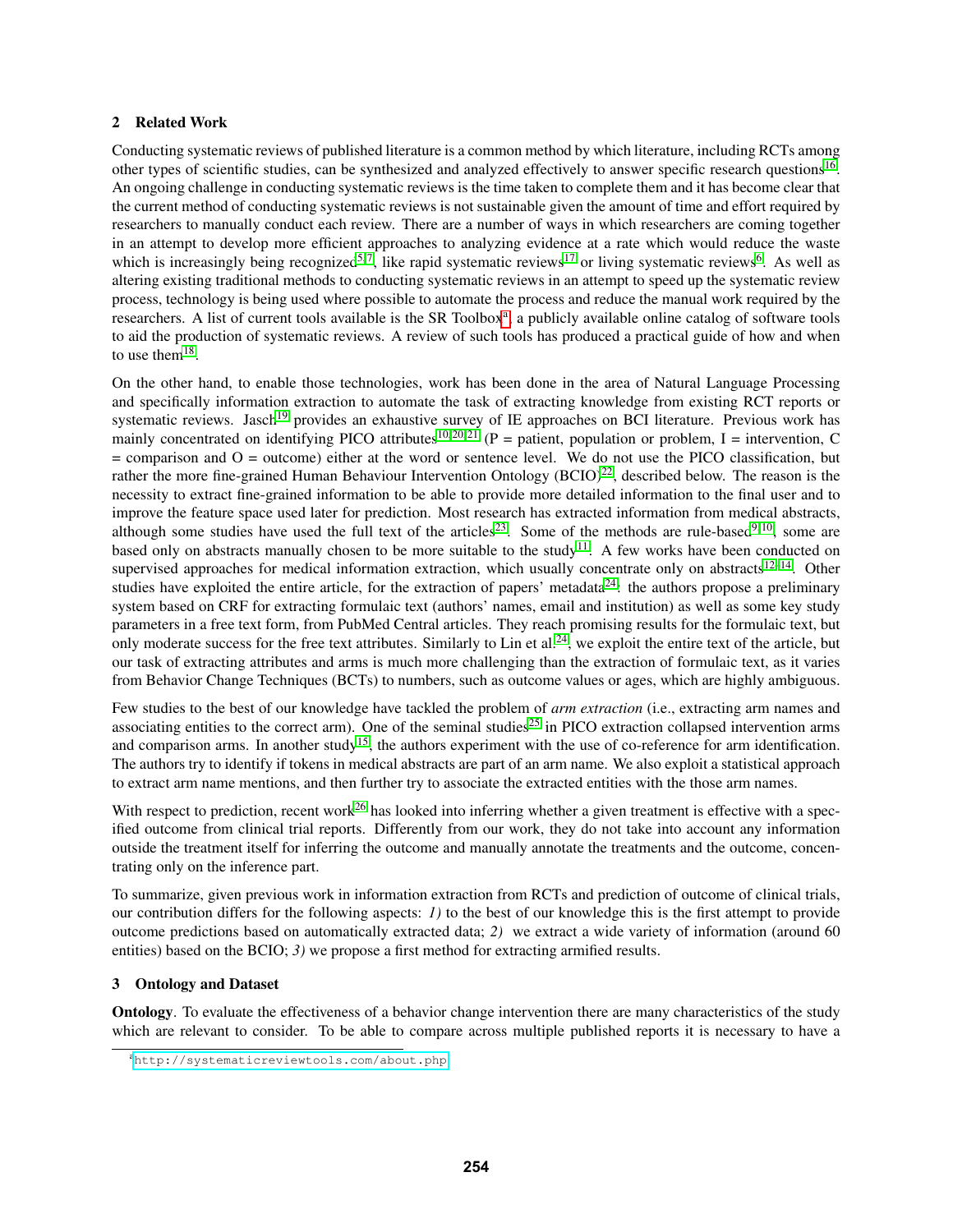common structure to extract the relevant information needed to understand which methodology is most effective for particular interventions (e.g., interventions for smoking cessation). To facilitate the extraction of relevant information from published reports, an ontology of behavior change interventions<sup>[22](#page-9-3)</sup> was developed as part of the Human Behaviour Change Project.<sup>[b](#page-2-0)</sup> The ontology was [c](#page-2-1)reated following a methodology developed for the project<sup>c</sup> and provided a structured classification of terms relevant to behavior change interventions.

The upper level of the Behaviour Change Intervention Ontology (BCIO) was developed using a basic structure of key entities and causal relationships about behavior change. The lower levels were developed to a more granular level using both a top-down approach, i.e., searching for key relevant terms in other classification systems or ontologies, and a bottom-up approach, i.e., from expert manual annotation. The lower levels of the ontologies were used as the structure for information extraction of data from full text reports. The entities in the lower level ontologies can be grouped into a number of upper level entities, which represent the most relevant information to extract from published reports to compare and evaluate the effectiveness of interventions. The upper level entities are:

- Population: An aggregate of people who are exposed to a behavior change intervention.
- Setting: An aggregate of entities constituting the environment in which a behavior change intervention is provided.
- Outcome behavior: Human behavior that is an intervention outcome.
- Effect estimate: A behavior change evaluation finding that characterizes the difference between behavior change intervention outcome estimates of two behavior change intervention scenarios.
- Source: A role played by a person, population or organization that provides a behavior change intervention.
- Delivery: A part of a behavior change intervention that is the means by which behavior change intervention content is provided.
- Reach: The difference between the behavior change intervention study sample and the planned behavior change intervention population.
- Content (BCTs): A planned process that is part of a behavior change intervention and is intended to be causally active in influencing the outcome behavior. A behavior change technique  $(BCT)^{27}$  $(BCT)^{27}$  $(BCT)^{27}$ , specifically, is a planned process that is the smallest part of intervention content that is observable, replicable and on its own has the potential to bring about behavior change.

From these eight upper levels, 57 lower level entities were used to extract data from the published reports, these entities and examples of the data extracted can be found in Table [1.](#page-4-0) Of the hundreds of lower level entities across the BCIO these 57 were chosen as they were 1) found the most often in reports, 2) included in other relevant ontologies such as  $PICO<sup>d</sup>$  $PICO<sup>d</sup>$  $PICO<sup>d</sup>$  or 3) believed to be most relevant for predicting intervention effectiveness.

Dataset. A total of 407 behavior change intervention reports were manually annotated, according to the structure of the BCIO, to create a database of relevant information related to smoking cessation intervention RCTs. The reports to annotat[e](#page-2-3) were identified through the Cochrane Database of Systematic Reviews<sup>e</sup> and through a collaboration with the IC-Smoke project<sup>[f](#page-2-4)</sup>. A full account of the source of reports can be found online on OSF<sup>[g](#page-2-5)</sup>. To be included for annotation the reports had to be 1) a randomized controlled trial (RCT), 2) included in a systematic review on smoking cessation, 3) included in a meta-analysis in a systematic review, and 4) have a behavioral outcome value related to smoking cessation.

A total of seven researchers with expertise in psychology and behavior change independently annotated the reports using EPPI-Reviewer.<sup>[h](#page-2-6)</sup> Each report was annotated by two researchers and the pairs were varied across each 10-15 papers to minimize inconsistencies in the data. An annotation is a chunk of text assigned to its corresponding entity in the ontology (e.g., *19.5 years of age* represents the entity "Mean age"). As well as capturing the value of the entity, annotators label the context in which it appears. A full account of the annotation procedure was provided by Bonin

<span id="page-2-0"></span><sup>b</sup><https://www.humanbehaviourchange.org/>

<span id="page-2-1"></span><sup>c</sup><https://osf.io/86m75/>

<span id="page-2-2"></span><sup>d</sup><https://linkeddata.cochrane.org/pico-ontology>

<span id="page-2-3"></span><sup>e</sup><https://www.cochranelibrary.com/cdsr/about-cdsr>

<span id="page-2-4"></span><sup>f</sup><https://osf.io/23hfv/>

<span id="page-2-5"></span><sup>g</sup><https://osf.io/myje6/>

<span id="page-2-6"></span><sup>h</sup><http://eppi.ioe.ac.uk/eppireviewer4/>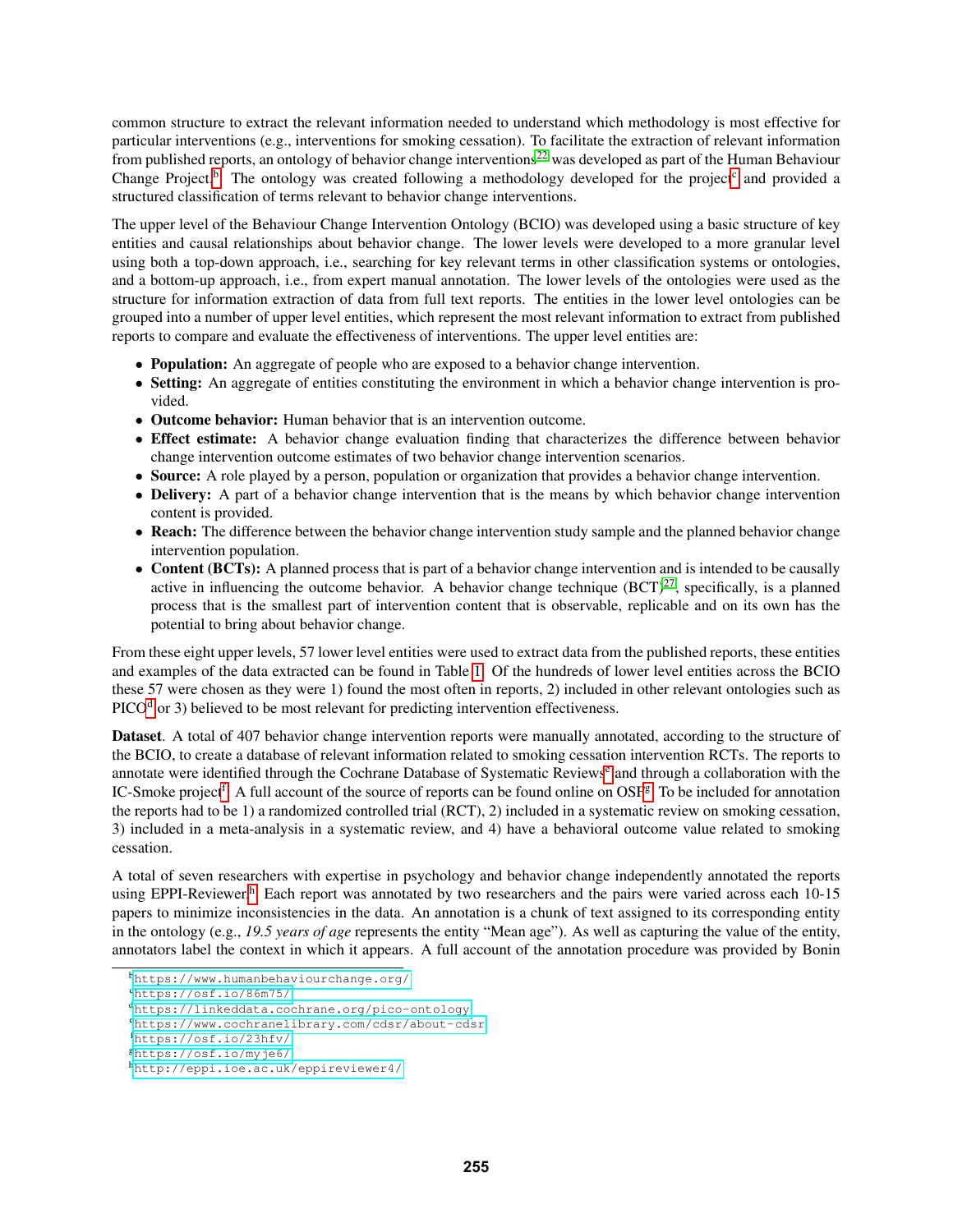<span id="page-3-0"></span>

Figure 1: Overall pipeline of the knowledge system

et al.<sup>[28](#page-9-9)</sup> Given the complexity of the task, double coding was required. Each annotated report was reconciled between two researchers and discrepancies were resolved. Finally, to ensure a high quality of data the inter-rater reliability (IRR) for pairs of annotators was assessed at various time points during the process. Krippendorf's alpha[29](#page-9-10) was used to quantify the agreement (observed disagreement/expected disagreement) between the researchers. The agreement for individual entities varied, but overall a score above the acceptable threshold of agreement ( $\alpha$ =0.67) recommended by Krippendorf<sup>[30](#page-9-11)</sup> was achieved. The *HBCP-corpus*, constituting 407 published reports, was created as a part of our previous work[28](#page-9-9). To alleviate legal issues regarding open access, a subset of this collection, named *OA-HBCP-corpus*, was also created, comprising a sub-collection of fully open-access papers with annotation for 57 entities.

## 4 Knowledge System

In order to extract information from unstructured RCT reports and to make inferences over the extracted information, the methodology developed relies on two core components:

- a knowledge extraction module, which takes as input the text extracted from RCT PDFs, and returns relevant entities associated with the respective arms; and
- a knowledge prediction module, which uses the extracted information to estimate outcome values in unseen settings.

Both modules leverage the BCIO ontology. Figure [1](#page-3-0) shows the entire workflow and, in the subsequent sections, we describe the methodologies behind the two components.

### <span id="page-3-2"></span>4.1 Knowledge Extraction Methodology

The aim of the knowledge extraction module is to extract structured knowledge from RCT reports in the form of entities (described in Table [1\)](#page-4-0) with an associated arm. We first extract each entity and then associate it to the correct arm. The association of an entity with the corresponding arm is conducted by the *arm associator* described below. Specifically, the knowledge extraction module starts by taking as input a parsed PDF document. It has been tested us[i](#page-3-1)ng the ABBYY PDF parser<sup>i</sup> and a parser based on GROBID<sup>[31](#page-9-12)</sup> with improved table parsing<sup>[32](#page-9-13)</sup>. However, the code is easily adaptable to other PDF parsers. Then extraction is done by framing the problem as a *named entity recognition* task, for which we can use supervised machine learning. Figure [2](#page-5-0) shows the pipeline of this module. The advantage of supervised approaches is their scalability and the fact that they do not require handcrafted rules. However, they also require large amount of data, which can be difficult to acquire. One of the challenges of our task is the variety in the entities to extract. Some of them, like BCTs are strings of text, others like 'outcome value' are numbers (usually percentages). In addition, usually those relevant entities are mentioned only once in a paper, so the variety of context from which a system can learn is limited.

In practice, we trained a named entity recognition model to extract RCTs listed in Table [1.](#page-4-0) We use BIO tagging for our task, where B, I and O represent the beginning, inside and outside of an entity, respectively. We employ a BiLSTM-CRF model, using the recent *Flair* framework<sup>[33](#page-9-14)</sup> based on the concatenation of the following embeddings: GloVe (pre-trained on Wikipedia and Gigaword) $34$ , flair news-forward and news-backward contextual string embeddings (pre-trained on 1-billion word corpus). It is worth noting that annotations were created per document and, for each annotated entity, a snippet of text that contains the annotated entity is also highlighted as the corresponding context

<span id="page-3-1"></span><sup>i</sup><https://www.abbyy.com/>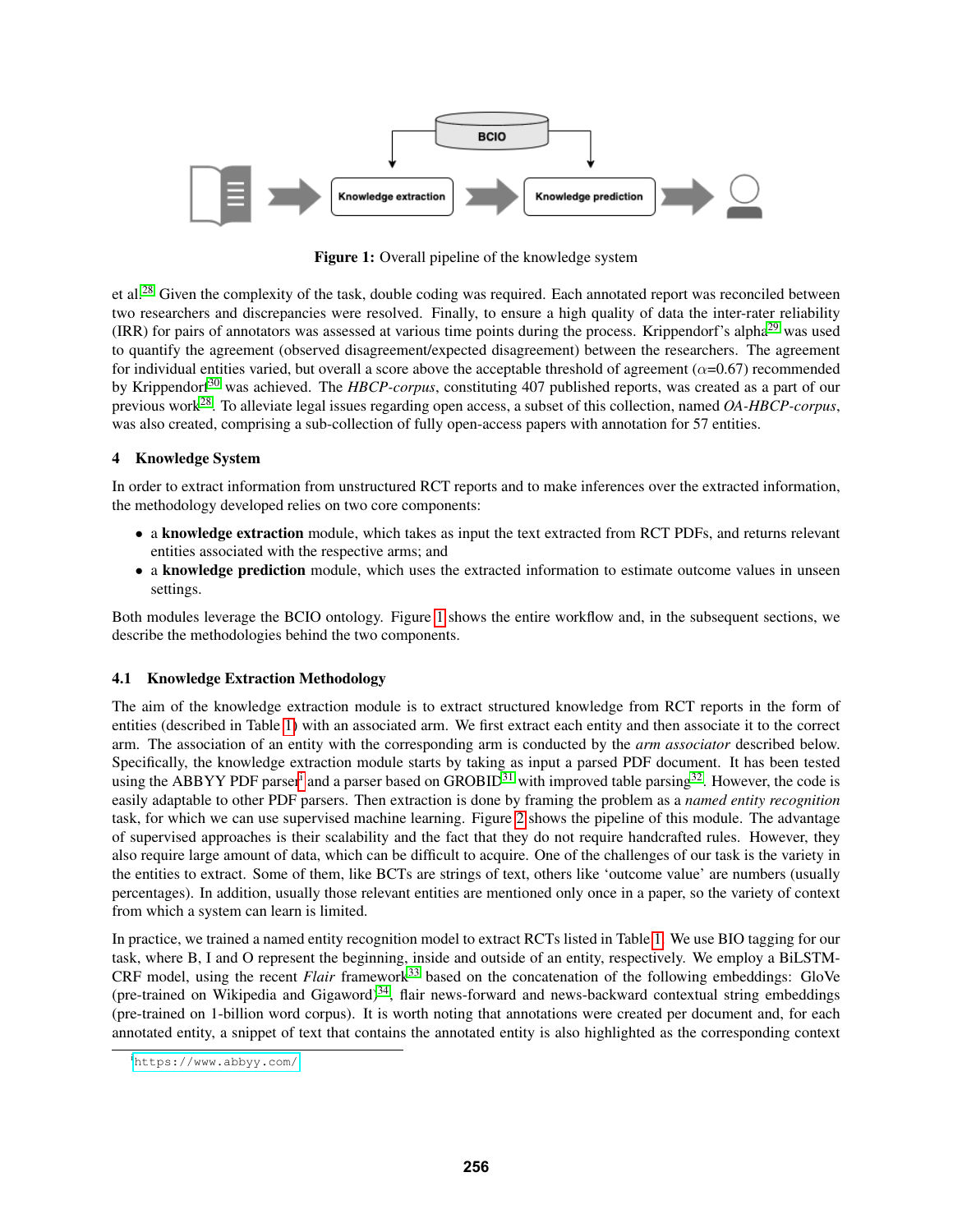<span id="page-4-0"></span>

| <b>UL BCIO Class</b> | <b>Entities</b>                                        | <b>Example annotation</b>                                                                                                                            |
|----------------------|--------------------------------------------------------|------------------------------------------------------------------------------------------------------------------------------------------------------|
|                      | Mean age                                               | The mean age of participants in the smoke-less-app group was 45                                                                                      |
|                      | Proportion identifying as female gender                | Sixty-one participants (65.6% female; mean age of 47.3 years)                                                                                        |
|                      | Proportion identifying as male gender                  | Seventy (62%) participants were female and 43 $(38%)$ were male                                                                                      |
|                      | Proportion identifying as                              |                                                                                                                                                      |
|                      | belonging to a specific ethnic group                   | <b>Latinos</b> accounted for <b>83.4</b> % ( $n = 371$ ) of the participants                                                                         |
|                      | Proportion belonging to                                |                                                                                                                                                      |
| Population           | specified individual income category                   | 15% of participants have annual incomes of $\leq$ £10000                                                                                             |
|                      | Proportion belonging to specified                      |                                                                                                                                                      |
|                      | family or household income category                    | 15% of participants had household annual incomes of $\leq$ £10000                                                                                    |
|                      | Mean number of years in education completed            | Participants had completed 10 years of education on average.                                                                                         |
|                      | Proportion achieved university or college              | 60% of participants had obtained university degrees.                                                                                                 |
|                      | Proportion employed                                    | In the intervention group, 75% of participants were in paid employment.                                                                              |
|                      | Aggregate relationship status                          | 60% of participants reported being single or never married                                                                                           |
|                      | Proportion in a legal marriage or union                | Most participants (95%) were married.                                                                                                                |
|                      | Aggregate patient role<br>Aggregate health status type | [] a smoking cessation intervention for hospital patients with COPD.<br>[] a smoking cessation intervention for hospital patients with <b>COPD</b> . |
|                      | Mean number of times tobacco used                      | Participants smoked on average 20 cigarettes per day.                                                                                                |
|                      | Country of intervention                                | The intervention took place in 18 GP clinics in Greater Manchester, UK.                                                                              |
|                      | Lower-level geographical region                        | [] took place in 18 GP clinics in Greater Manchester, UK.                                                                                            |
|                      | Healthcare facility                                    | [] health centre within easy access of participant's homes.                                                                                          |
| Setting              | <b>Hospital</b> facility                               | Hospital inpatients were given brief advice at their <b>hospital</b> bedside                                                                         |
|                      | Doctor-led primary care facility                       | The intervention took place in 18 GP clinics in Greater Manchester, UK.                                                                              |
|                      | Smoking                                                | We measured smoking cessation through a self-report questionnaire.                                                                                   |
|                      | Longest follow up                                      | [] smoking status at 1 month, [], 12 month follow-up points.                                                                                         |
| Outcome behaviour    | Self report                                            | Smoking status was assessed via a self-report questionnaire                                                                                          |
|                      | <b>Biochemical verification</b>                        | Abstinence was defined as expired CO below 10ppm                                                                                                     |
|                      | Outcome value                                          | 54% of participants were biochemically verified abstinent at 6 months [                                                                              |
|                      | <b>Odds Ratio</b>                                      | <b>Odds ratios</b> were calculated to test the effectiveness []                                                                                      |
| Effect estimate      | Effect size estimate                                   | The intervention was effective (OR $1.07$ , $(0.47, 0.9)$ )                                                                                          |
|                      | Effect size p value                                    | The intervention was effective (OR 1.07, $(0.47, 0.9)$ , $p < 0.05$ )                                                                                |
|                      | Face to face                                           | the three interventions consisted of ten 90-min sessions                                                                                             |
|                      | Distance                                               | counselling included an initial intake and counselling phone call                                                                                    |
|                      | Printed material                                       | All five <b>booklets</b> compared in this study were identical                                                                                       |
|                      | Digital content type                                   | Patients also received [] and a relaxation <b>audio tape</b> .                                                                                       |
| Delivery             | Website / Computer Program / App                       | [] plus access to a smoking cessation website []                                                                                                     |
|                      | Somatic                                                | Those who smoked were offered nicotine replacement therapy                                                                                           |
|                      | Patch<br>Pill                                          | [] in the form of the nicotine <b>patch</b>                                                                                                          |
|                      | Individual                                             | Participants began taking one pill (150-mg of bupropion SR or placebo)[]                                                                             |
|                      | Group-based                                            | Participants [] received up to four one-on-one sessions []<br>All participants received 10 weeks of group-based CBT []                               |
|                      | <b>Health Professional</b>                             | All patients attended a 30-min individual counselling by the study nurse.                                                                            |
| Source               | Psychologist                                           | Therapists were a male clinical <b>psychologist</b> []                                                                                               |
|                      | Researcher not otherwise specified                     | All instructions were provided by trained research assistants []                                                                                     |
|                      | Interventionist not otherwise specified                | Two patient navigators received 10 hours []                                                                                                          |
|                      | <b>Expertise of Source</b>                             | Counsellors were three Master's-level professionals                                                                                                  |
|                      | Individual-level allocated                             | Smokers ( $n = 94$ ) from 26 states []                                                                                                               |
| Reach                | Individual-level analysed                              | Psychodrama group $(n=61)$ Control group $(n=52)$ .                                                                                                  |
| Content - BCT        | 1.1. Goal setting (behavior)                           | During the counselling sessions, [] solutions, set a goal to quit []                                                                                 |
|                      | 1.2 Problem solving                                    | [] encouraged to reflect on barriers to change and identify solutions,                                                                               |
|                      | 1.4 Action planning                                    | [] come up with a detailed action plan to help them quit                                                                                             |
|                      | 2.2 Feedback on behaviour                              | [] GPs gave participants feedback on their current smoking levels                                                                                    |
|                      | 2.3 Self-monitoring of behavior                        | [] to closely monitor their smoking []                                                                                                               |
|                      | 3.1 Social support (unspecified)                       | During the <b>counselling</b> sessions, []                                                                                                           |
|                      | 4.1 Instruction on how to perform the behavior         | In addition to being offered NRT and a quit smoking self-help guide, []                                                                              |
|                      | 4.5. Advise to change behavior                         | $\left[\dots\right]$ participants were <b>advised to quit</b> , $\left[\dots\right]$                                                                 |
|                      | 5.1 Information about health consequences              | [] informed of the negative health effects of smoking ,[]                                                                                            |
|                      | 5.3 Information about social                           |                                                                                                                                                      |
|                      | and environmental consequences                         | [] <b>social impact of smoking</b> , and were informed []                                                                                            |
|                      | 11.1 Pharmacological support                           | In addition to being offered NRT []                                                                                                                  |
|                      | 11.2 Reduce negative emotions                          | [] informed about meditation as a useful stress-reduction tool.                                                                                      |

Table 1: Extracted entities grouped according to the higher level ontology classes with example annotation. Bold-face text represents the annotated text within its context (which is truncated to fit the table width).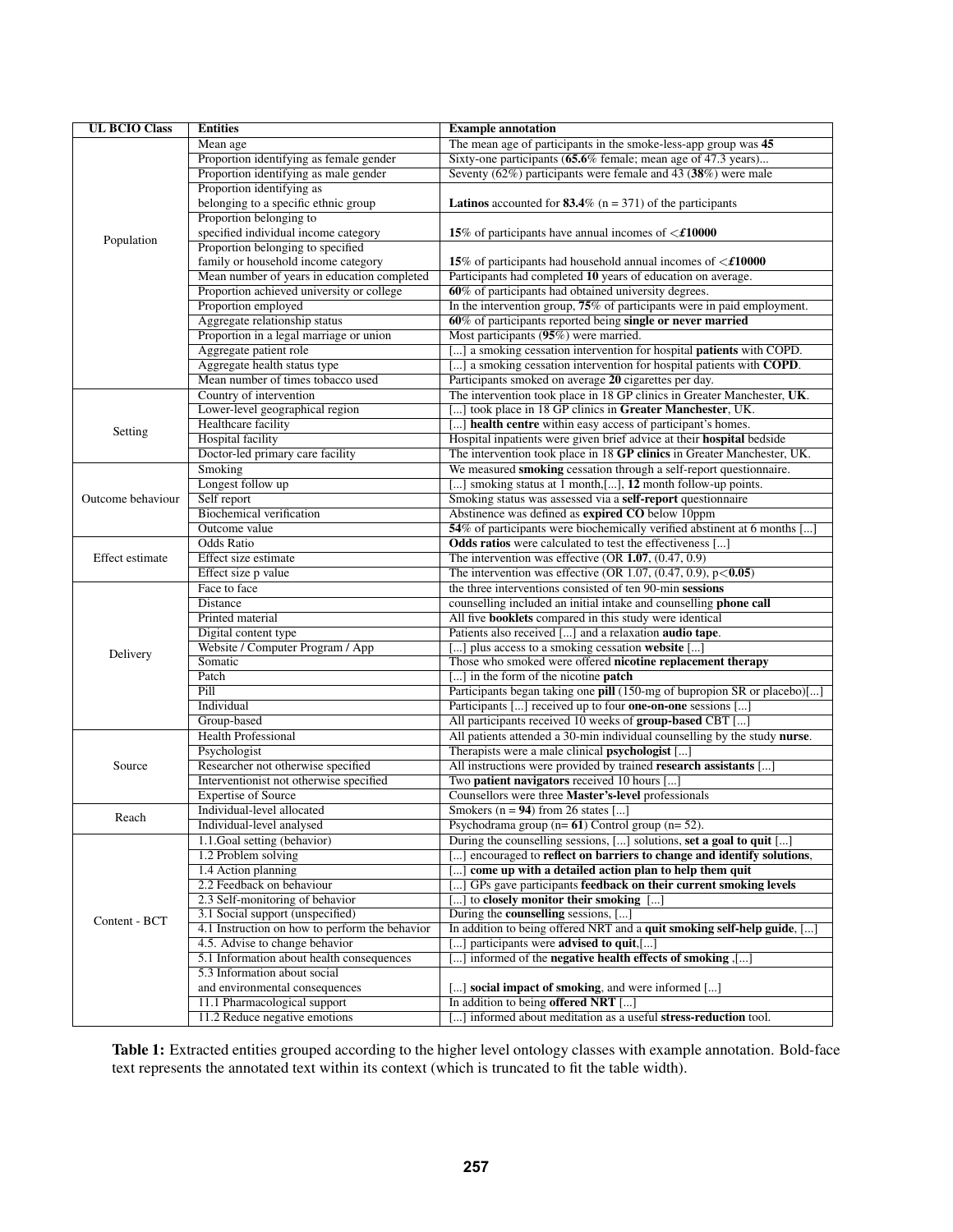<span id="page-5-0"></span>

Figure 2: Knowledge extraction module workflow

(Table [1\)](#page-4-0). One of the challenges is that 40% of the information to be extracted occurs in tables. Since tables usually exhibit diverse formatting structures across a collection, it is particularly difficult to correctly extract the values from them. To overcome this issue, we transform the content, structured in table format, into text. Specifically, to generate the training instances for our model, we first generate pseudo-sentences for each table element transforming every cell in a table in the following format:  $\langle$  *rowheader*  $\rangle$  *of*  $\langle$  *columnheader*  $\rangle$  *has a value of*  $\langle$  *cellvalue*  $\rangle$ . We then map all annotated entities back to their contexts in the BIO tagging format.

During the inference stage, given a test document in PDF, we first extract all sentences from the document. We then augment this with the pseudo-sentences generated from each table. Next, we apply the trained model to these sentences (both original and pseudo) to extract the RCT entities.

We also extract arm names as one of the entities. Once the list of potential arm name mentions and the list of entities are extracted the *arm associator* module creates tuples of <*armName*,*entity*>, by detecting, for each entity, the closest instance of an arm name in a window of size  $t$  ( $t$  is set empirically). If no instance of arm name is found, the entity is associated to the *default arm*. The default arm indicates that the entity value is common to all arms in the study.

Since each arm can have many mentions in the RCT report, we need to cluster the arm name mentions and as a consequence the associated extracted entities. We use a complete-link clustering algorithm where the similarity of two clusters is the similarity of their most dissimilar members<sup>[35](#page-9-16)</sup>. We cluster the different arm names into n classes with n corresponding to the number of arms. *n* is detected by exploiting the common pattern that authors often use to indicate the number of groups, e.g.,  $'into/in' + n + groups$  and extracting the value n corresponding to the number of arms. In the end, for each cluster, the more frequent arm name mention is elected as cluster label.

It is worth noting that associating predicted entities to the corresponding arm names is a very challenging problem. The task requires performing cross-sentence information extraction and inference. It is left to future work to explore novel arm association methodologies.

### 4.2 Knowledge Extraction Evaluation

In this section, we describe how we test the knowledge extraction module. We use the corpus described in Section [3](#page-1-1) and focus on extracting the 57 entities mentioned there (plus the arm names). We split the corpus into training and test sets so that we can learn an extraction model on the training data and then test that model with unseen test data. We have 300 PDFs in training and 97 in test, while 10 reports were excluded that did not have relevant annotation<sup>[j](#page-5-1)</sup>. After training the BiLSTM-CRF model on the 300 RCTs of the training set, we extract entities from the test set and evaluate whether the extracted entities are correct or not. We compare our model with an unsupervised rule-based baseline<sup>[36](#page-9-17)</sup>, which involves first, retrieving passages that are more likely to contain a relevant entity, and then extract the value within this passage using a series of ad-hoc extractors based on pattern matching and regular expressions. Our choice of baseline is motivated by previous work<sup>[37](#page-9-18)</sup> showing that an unsupervised approach (i.e., without machine learning but using expert queries) performs well against supervised and semi-supervised approaches. Our goal in this work is not to optimize the machine learning approach but show that the system we propose, automatic information extraction feeding into a prediction system, is a viable alternative to handcrafted manual approaches.

<span id="page-5-1"></span><sup>j</sup>The dataset is available at [https://github.com/HumanBehaviourChangeProject/Info-extract/blob/master/](https://github.com/HumanBehaviourChangeProject/Info-extract/blob/master/HBCP-Corpus.zip) HBCP-Corpus. zip and more details about the dataset are provided by Bonin et al.<sup>[28](#page-9-9)</sup>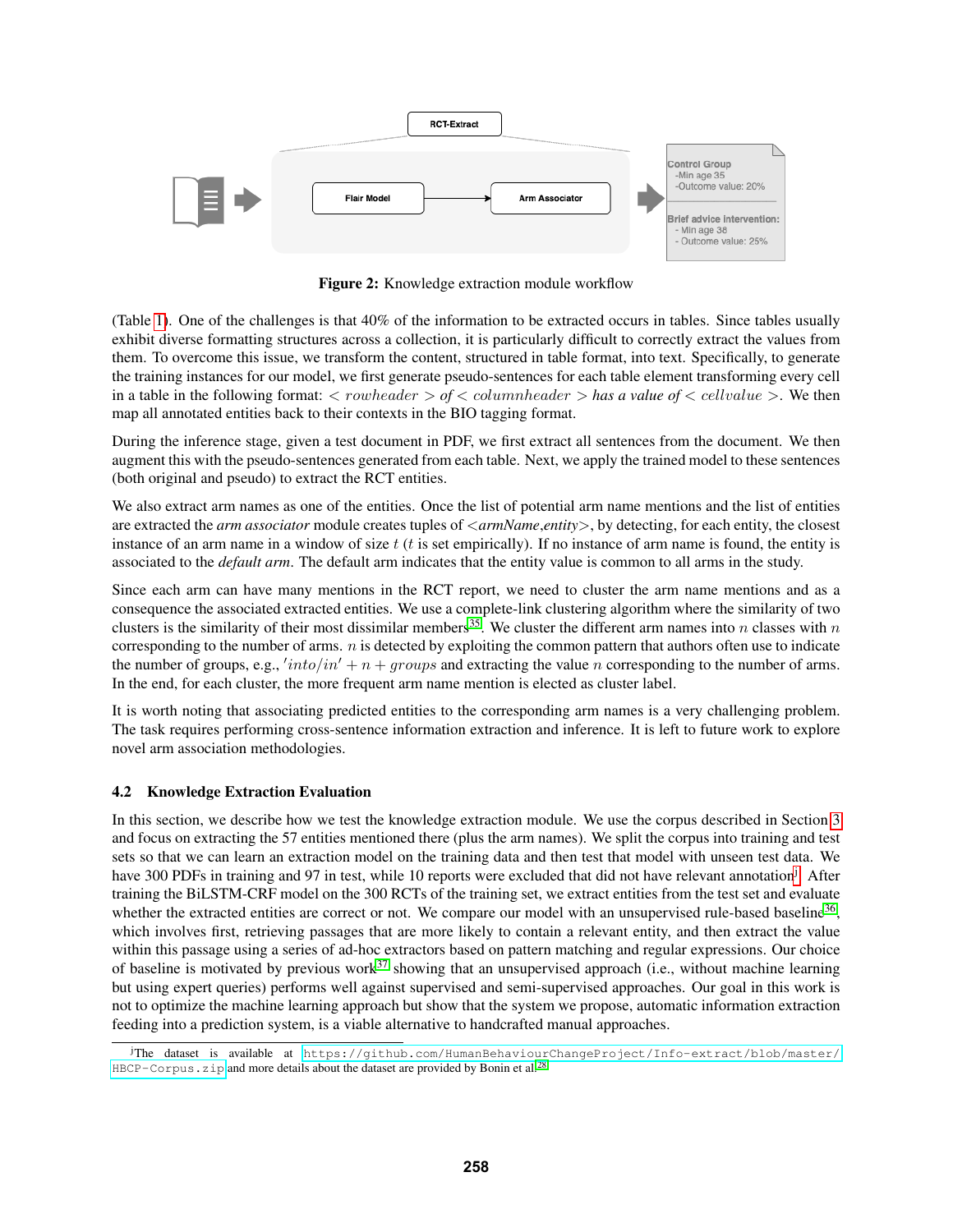<span id="page-6-0"></span>

|                      | Rule-based |       | <i>Flair</i> (w/o Table) |       |       | <i>Flair</i> (w/Table) |       |       |                |
|----------------------|------------|-------|--------------------------|-------|-------|------------------------|-------|-------|----------------|
| Upper level ontology | Prec       | Rec   | F <sub>1</sub>           | Prec  | Rec   | F <sub>1</sub>         | Prec  | Rec   | F <sub>1</sub> |
| Population           | 14.37      | 29.40 | 17.33                    | 17.24 | 13.88 | 11.21                  | 27.42 | 31.99 | 25.51          |
| Content              | 41.37      | 83.33 | 53.04                    | 60.61 | 55.89 | 53.62                  | 57.97 | 59.00 | 56.52          |
| Source               | 14.25      | 12.72 | 12.11                    | 19.13 | 11.37 | 13.41                  | 21.52 | 17.28 | 17.86          |
| Delivery             | 17.89      | 24.75 | 15.74                    | 55.14 | 38.30 | 37.25                  | 50.10 | 48.08 | 46.37          |
| Outcome Behaviour    | 22.18      | 26.65 | 23.93                    | 43.00 | 53.48 | 44.43                  | 37.63 | 64.62 | 44.92          |
| Effect estimate      | 28.87      | 41.42 | 33.86                    | 31.75 | 40.92 | 32.51                  | 28.55 | 47.07 | 31.70          |
| Reach                | 29.92      | 48.74 | 37.07                    | 11.17 | 21.71 | 14.74                  | 9.92  | 14.94 | 11.92          |
| Overall              | 24.12      | 38.14 | 27.58                    | 34.00 | 33.65 | 29.60                  | 33.30 | 40.42 | 33.55          |

Table 2: Mean precision, recall, and F<sub>1</sub> per upper level ontology for the *Flair* model trained with (w/ Table) and without the pseudo-sentences from tables (w/o Table) compared with the unsupervised rule-based baseline. Macroaverages are used for precision, recall, and  $F_1$  of presence value-type attributes.

Table [2](#page-6-0) reports arm-agnostic performance, grouped by upper level ontology categories, for the baseline and the *Flair* approaches. For the *Flair* approach we report both results of the model trained with and without the table pseudosentences. For each value attribute, recall is calculated as the number of attributes where the target values are correctly predicted divided by the number of these annotated attributes. Precision is calculated as the number of predicted attributes with correct values out of all the ones predicted for this attribute.  $F_1$  score is the harmonic mean of the precision and recall. The attributes listed in Table [1](#page-4-0) are associated with different value types. For example, content entities (e.g., BCTs) are Boolean variables  $({0, 1})$  denoting the presence or absence of the entity in the arm, while the population and outcome behavior attributes are real numbers. The matching criteria for *true positives* therefore depends on the type of attribute, e.g., Boolean values must match true or false for presence, but mean age can match the real value to a given level of precision.

From Table [2,](#page-6-0) we observe that the supervised machine learning approach (*Flair*) outperforms the rule-based one in almost all the upper level categories (with some exceptions, such as Effect estimate and Reach, for which there exists only a small number of annotations). In addition, we notice that using the table contents for training the model improves the results. Specifically, table content makes a difference for those entities, such as outcome value or population, that are often reported in table format. As expected, recall is higher for *Flair* with table sentences because it can recover more annotation, but this is at the expense of precision, which is generally better without tables. Recall is better still with the rule-based approach, which could be altered to have even better coverage, however the current baseline strikes a balance between precision and recall.

The  $F_1$  results, even with our state-of-the-art statistical approach remain fairly low. There are a few contributing factors, some of which we are addressing in future work. The entity extraction is a feasible, but still quite difficult task as evidenced by the IRR in Section [3.](#page-1-1) The heterogeneity of the entity representation make it difficult to learn without sufficient data. We also note that current results come from a unique trained model, but improvements are possible when training dedicated models. It remains the case that the supervised approach presents two main advantages *1)* it is more flexible and scalable, as in it can learn new context, given new documents, and *2)* it shows better results for the majority of the entities.

#### 4.3 Knowledge Prediction Methodology

After extracting relevant information from each study arm of an RCT on smoking cessation, we use it as input to predict outcome values, i.e., the percentage of people who stopped smoking. The aim is to provide a user with an estimated prediction of the success of a set of BCTs on a specific population with a given set of outcome qualifiers, particularly useful for situations where no RCT with the given situation exists. To obtain the outcome value predictions, we employ a regression based approach, which models the outputs,  $y \in \mathbb{R}$ , as a function  $\phi$  of input vectors x of feature values. Given a training set of feature vectors associated with the outcome values, the function  $\phi$  can be estimated with standard approaches such as minimizing the hinge-loss (for SVM). Specifically, in our experiments, we employed SVM as our regression approach (i.e., Support Vector Regression  $(SVR)^{38}$  $(SVR)^{38}$  $(SVR)^{38}$ ) because it can handle any non-linearities to be introduced for estimating the regression coefficients. One of the rationales for employing feature-based models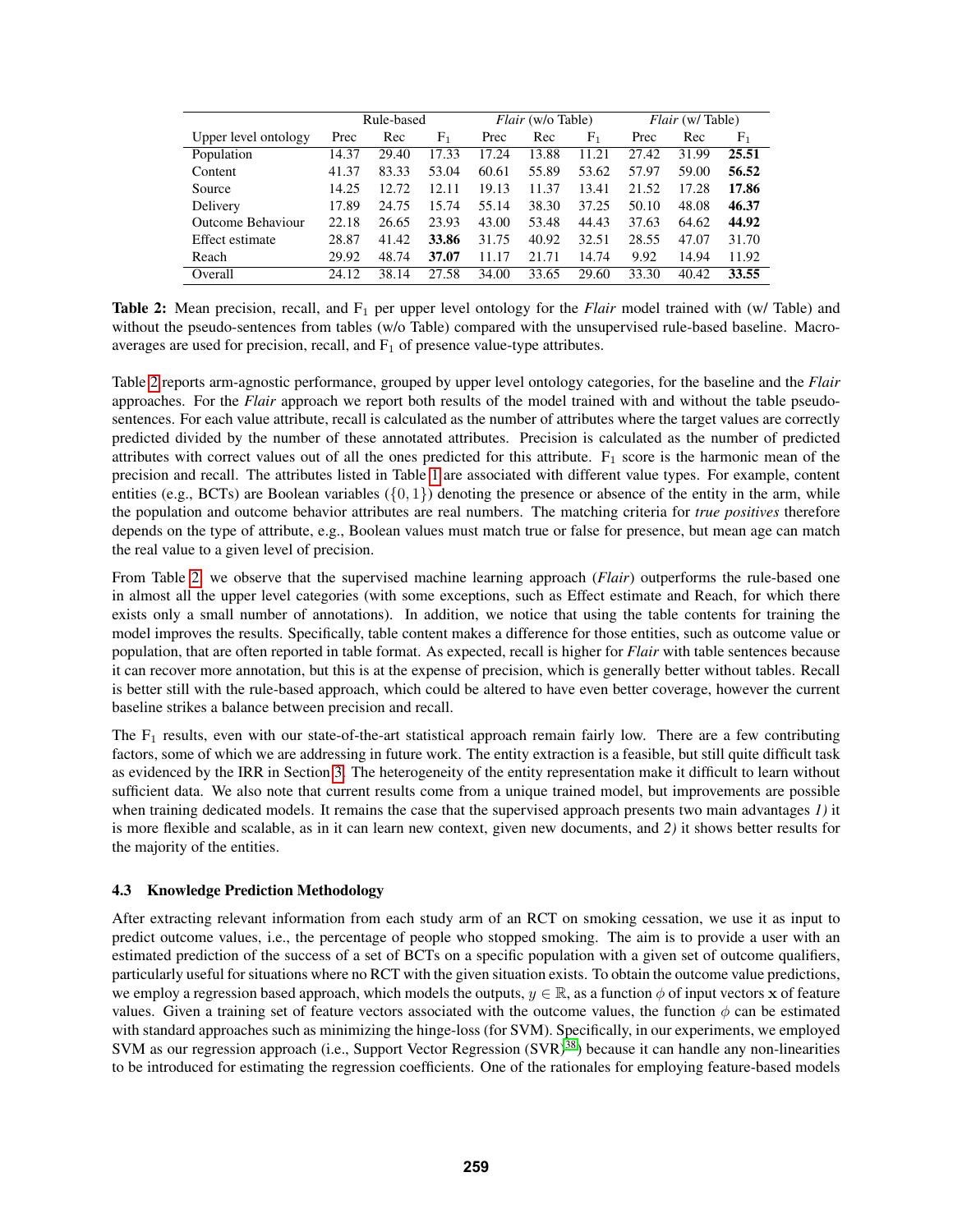| Trained with         | <b>RMSE</b> | MAE. |  |  |
|----------------------|-------------|------|--|--|
| Ground truth         | 11.99       | 8.53 |  |  |
| <b>RB</b> extraction | 12.96       | 9.03 |  |  |
| Flair extraction     | 12.78       | 8.94 |  |  |

<span id="page-7-0"></span>Table 3: Comparison of outcome prediction as a regression problem, using different training sets. For both RMSE and MAE, a lower value indicates a more effective outcome prediction.

in our study (over data-driven ones) is that, firstly, the feature-based models are more conducive to debugging and explanations (e.g., by observing what set of input features are strongly correlated with the output values), and secondly, they can be trained on small quantities of data (which is the situation in our case). We also experimented with other regression models but they were exhibiting the same trends as SVM, so, in this paper, we chose to focus on comparing configurations of the training data rather than of the machine learning algorithms.

A feature vector x, in our regression experiments, is constructed with all the entities corresponding to one arm of one study. The entities can be numerical or categorical, in which case they are turned into numerical values, e.g., a BCT is treated as a categorical variable with two values, namely  $\{0, 1\}$ . To give specific details about the experiment setting, the total number of features (dimensions of the input vectors) is 168, whereas the total number of instances used in our experiments is 819, which we split into a 4:1 ratio of train and test, respectively. The outcome values, which correspond to the percentage of people who stopped smoking, were normalized in the range  $[0, 1]$ , the mean being 0.16. We conduct the regression experiments under three settings, each using a different training sets:

- with ground-truth input features and outcome values;
- with input features and outcome values automatically extracted using the baseline rule-based system (RB);
- with input features and outcome values automatically extracted using *Flair*.

The objective is to investigate to which extent the automatic extraction process (Section [4.1\)](#page-3-2) affects the effectiveness of outcome value prediction. Predicting from automatically extracted input indeed corresponds to the realistic scenario where the prediction system can be regularly re-trained using the most recent publications in the field without going through a long and costly manual annotation process first.

#### 4.4 Knowledge Prediction Evaluation

Table [3](#page-7-0) presents the results of our experiments. We use standard metrics for regression: root mean square error  $(RMSE)^k$  $(RMSE)^k$  and mean absolute error  $(MAE)^l$ [,](#page-7-2) both evaluated using the ground-truth outcome values of the test instances. In all cases, the SVM parameters are identical: the regularization parameter  $(c - higher$  values prevent over-fitting on the training set) and the kernel width ( $\gamma$  - lower values associate more importance to local effects in the input feature space) are both set to 0.1, determined by a grid-search we conducted using the ground-truth input and outcome values.

As expected, the best prediction is obtained by the model trained on the ground-truth entities, that uses manually annotated data. However, the performance gap between the model trained on ground truth data and the models trained on automatically extracted data is small. The only small increase in error for the systems trained on automatically extracted entities indicates that we can output predictions of comparable quality without needing to manually annotate an ever increasing quantity of new studies. We also note that the prediction systems trained on automatically extracted entities have a similar performance drop compared to ground-truth training, but we still note that the model trained on *Flair* extractions, which was our better approach in the task of extraction (Section [4.1\)](#page-3-2), performs better than the rule-based baseline on the downstream task of outcome value prediction.

#### 5 Conclusions and Future Work

In this paper, we presented a novel methodology based on information extraction and prediction models to extract relevant information from RCTs and predict potential outcome values on unseen setting scenarios in the domain of

<span id="page-7-1"></span><sup>k</sup>RMSE measures how spread out these residuals are with respect to the actual values.

<span id="page-7-2"></span><sup>&</sup>lt;sup>1</sup>MAE measures the absolute value of the difference between the predicted and the ground-truth outcome values.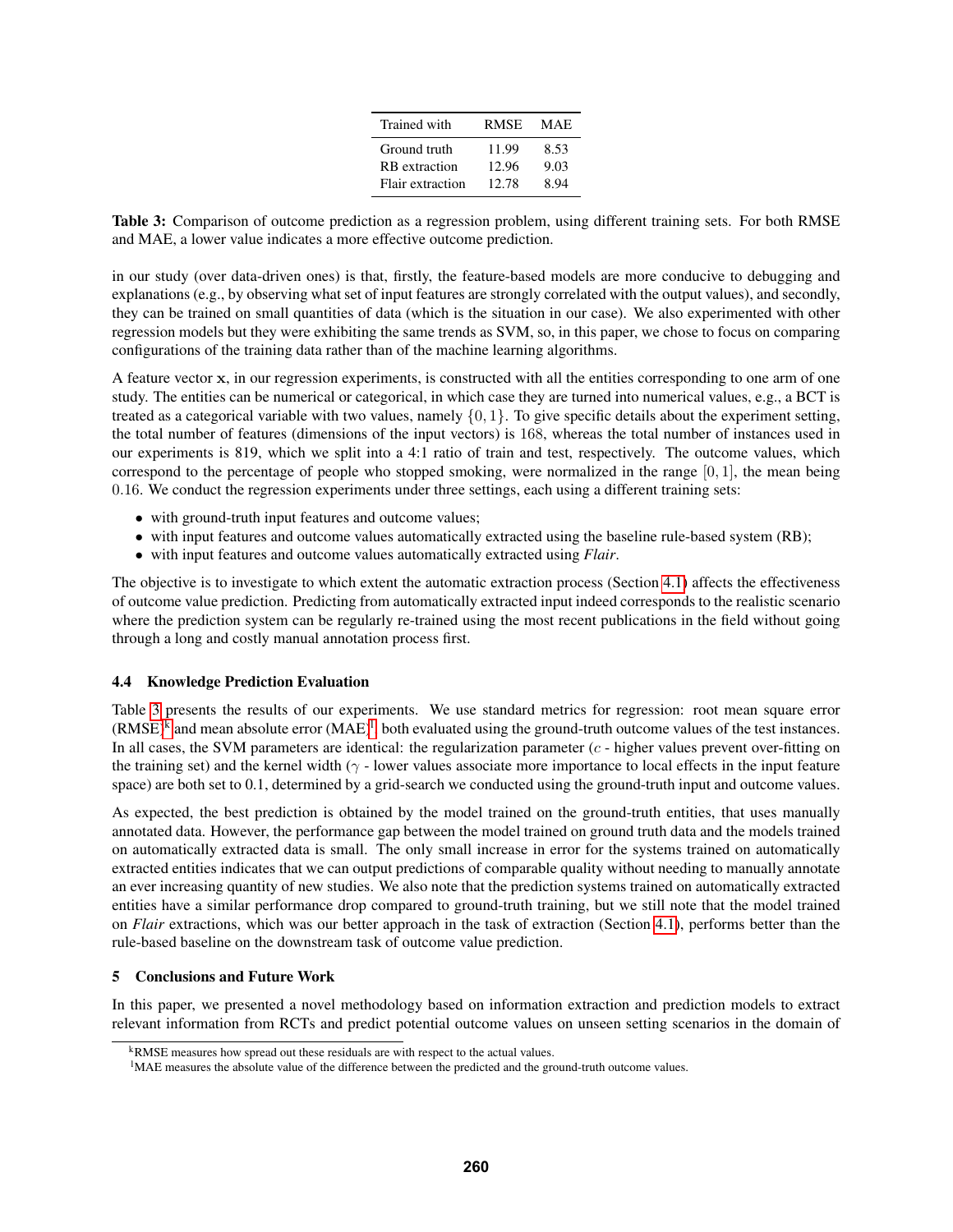behavior change for smoking cessation. We showed that statistical information extraction approaches can be used to extract a wide variety of behavior change entities, with the advantage of being more adaptable to new contexts and new data than rule-based approaches. We also showed that the data automatically extracted can be used to train a prediction model for the identification of outcome values with similar performance to the one trained on manuallyextracted entities. The work described in this paper is part of an ongoing effort, where we are focusing on improving the effectiveness of both components. Future works along this direction could involve improving the arm association, extracting multiple outcome values at different follow-up points and incorporating text information from documents to further improve outcome value prediction.

#### 6 Acknowledgments

This work was supported by a Wellcome Trust collaborative award as a part of the Human Behaviour-Change Project (HBCP): Building the science of behavior change for complex intervention development (grant no. 201,524/Z/16/Z).

#### References

- <span id="page-8-0"></span>[1] Bastian H, Glasziou P, Chalmers I. Seventy-Five Trials and Eleven Systematic Reviews a Day: How Will We Ever Keep Up? PLOS Medicine. 2010 09;7(9):1–6.
- <span id="page-8-1"></span>[2] Higgins JPT, Thomas J, editors. Cochrane Handbook for Systematic Reviews of Interventions. 2nd ed. Wiley Cochrane Series. Wiley-Blackwell; 2019.
- <span id="page-8-2"></span>[3] Allen IE, Olkin I. Estimating time to conduct a meta-analysis from number of citations retrieved. Jama. 1999;282(7):634–635.
- <span id="page-8-3"></span>[4] Borah R, Brown AW, Capers PL, Kaiser KA. Analysis of the time and workers needed to conduct systematic reviews of medical interventions using data from the PROSPERO registry. BMJ open. 2017;7(2):e012545.
- <span id="page-8-4"></span>[5] Glasziou P, Altman DG, Bossuyt P, Boutron I, Clarke M, Julious S, et al. Reducing waste from incomplete or unusable reports of biomedical research. The Lancet. 2014;383(9913):267–276.
- <span id="page-8-14"></span>[6] Elliott JH, Turner T, Clavisi O, Thomas J, Higgins JP, Mavergames C, et al. Living systematic reviews: an emerging opportunity to narrow the evidence-practice gap. PLoS medicine. 2014;11(2):e1001603.
- <span id="page-8-5"></span>[7] Macleod MR, Michie S, Roberts I, Dirnagl U, Chalmers I, Ioannidis JPA, et al. Biomedical research: increasing value, reducing waste. The Lancet. 2014;383(9912):101–104.
- <span id="page-8-6"></span>[8] Michie S, Johnston M. Optimising the value of the evidence generated in implementation science: the use of ontologies to address the challenges. Implementation Science. 2017;12(1):131.
- <span id="page-8-7"></span>[9] Hara K, Matsumoto Y. Extracting Clinical Trial Design Information from MEDLINE Abstracts. New Generation Computing. 2007 May;25(3):263–275.
- <span id="page-8-8"></span>[10] Kiritchenko S, de Bruijn B, Carini S, Martin J, Sim I. ExaCT: automatic extraction of clinical trial characteristics from journal publications. BMC Medical Informatics and Decision Making. 2010;10(56).
- <span id="page-8-9"></span>[11] Summerscales RL. Automatic Summarization of clinical abstracts for evidence-based medicine. Illinois Institute of Technology. Chicago, Illinois; 2013.
- <span id="page-8-16"></span>[12] Kim SN, Martinez D, Cavedon L, Yencken L. Automatic classification of sentences to support Evidence Based Medicine. BMC Bioinformatics. 2011 Mar;12(2):S5.
- [13] Hansen MJ, Rasmussen NØ, Chung G. A method of extracting the number of trial participants from abstracts describing randomized controlled trials. Journal of Telemedicine and Telecare. 2008;14(7):354–358. PMID: 18852316.
- <span id="page-8-10"></span>[14] Hassanzadeh H, Groza T, Hunter J. Identifying scientific artefacts in biomedical literature: The Evidence Based Medicine use case. Journal of Biomedical Informatics. 2014;49:159–170.
- <span id="page-8-11"></span>[15] Ferracane E, Marshall I, Wallace BC, Erk K. Leveraging coreference to identify arms in medical abstracts: An experimental study. In: Proceedings of the Seventh International Workshop on Health Text Mining and Information Analysis. Austin, TX: Association for Computational Linguistics; 2016. p. 86–95.
- <span id="page-8-12"></span>[16] Gough D, Oliver S, Thomas J. An introduction to systematic reviews. Sage; 2017.
- <span id="page-8-13"></span>[17] Schünemann HJ, Moja L. Reviews: Rapid! Rapid! ...and systematic. Systematic Reviews. 2015;4(4). Available from: <https://doi.org/10.1186/2046-4053-4-4>.
- <span id="page-8-15"></span>[18] Marshall IJ, Wallace BC. Toward systematic review automation: a practical guide to using machine learning tools in research synthesis. Systematic reviews. 2019;8(1):163.